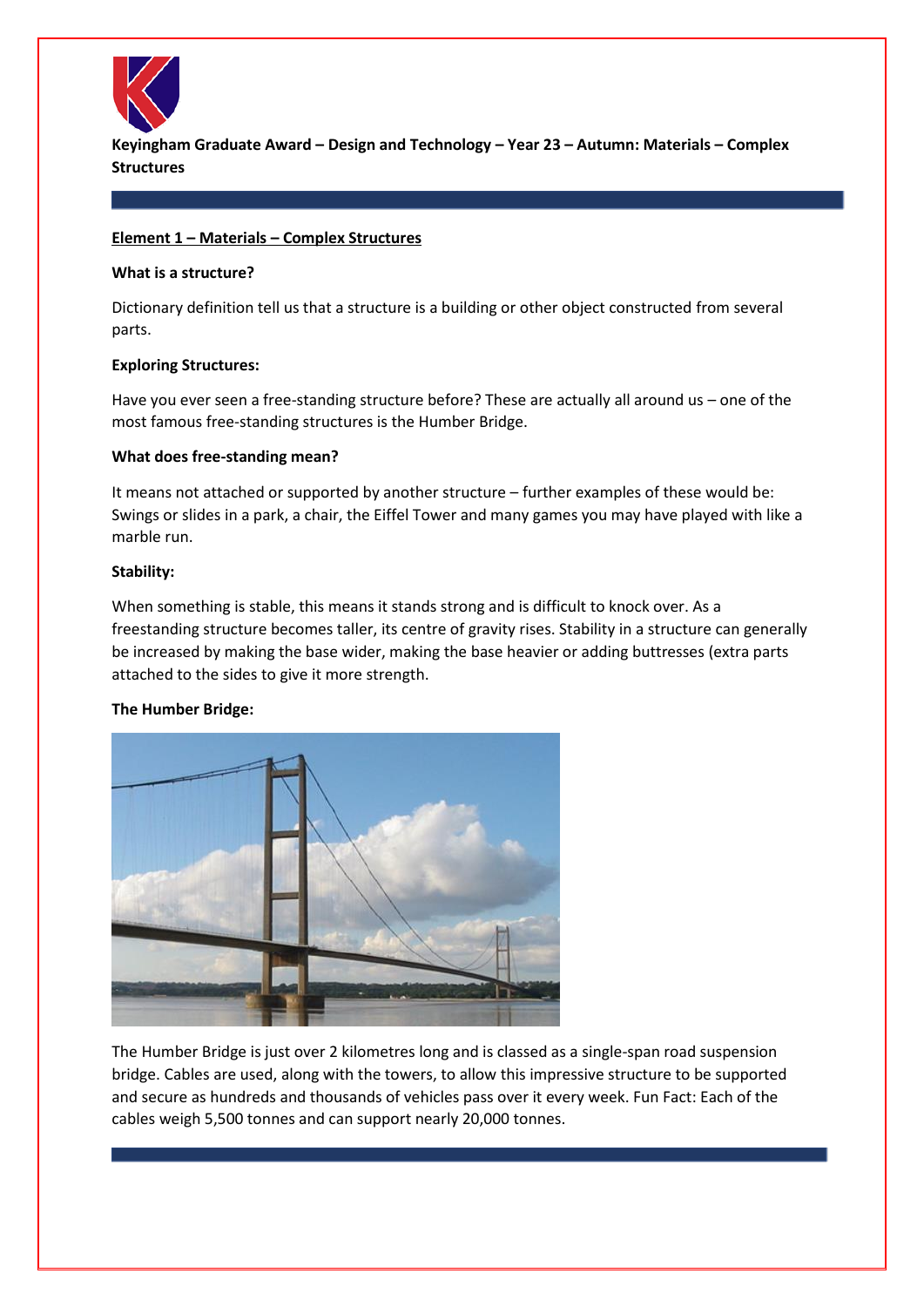

# **Questions:**

- **1) What is a structure?**
- **2) What does it mean if a structure is free-standing?**
- **3) Can you name 3 examples of free-standing structures you have seen?**
- **4) What does 'stability' mean?**
- **5) Why would the cables on the Humber Bridge need to be so strong?**

# **Element 2**

**Design Challenge – Can you make your own model of a bridge that can support objects on it? It must go over at least a gap of 50cm – you could make the gap even larger if you wanted more of a challenge.**

**Perhaps link it to Science and turn it into an investigation – how many objects/toy cars etc can your bridge support before it collapses?**

**Think about the different materials you could use and which properties would be suitable for this task. How could you fix them together? What might you need to add and where to make sure that it is stable?**

**Good Luck! Send a photo into school of your structure when it is built.**